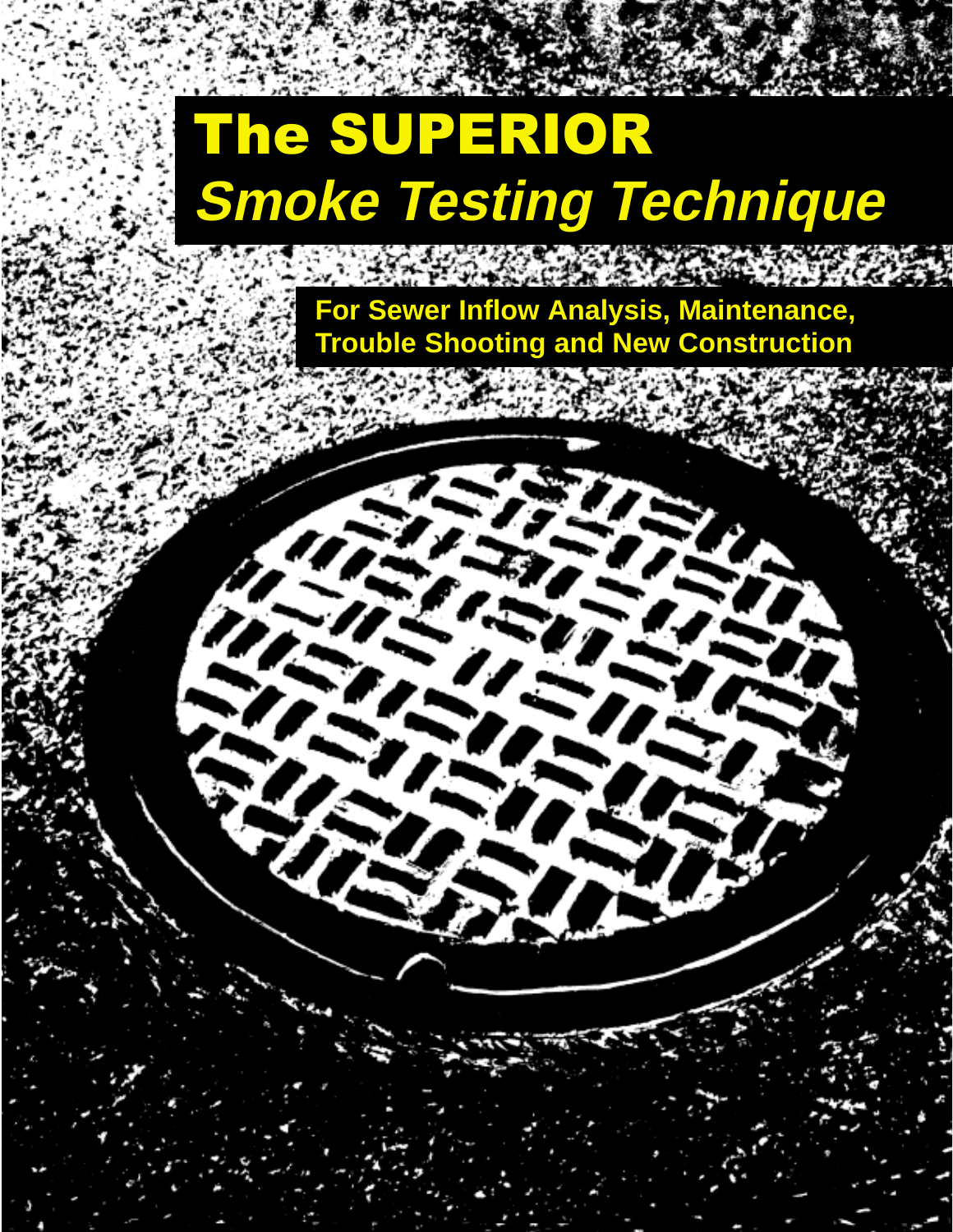# **THE SUPERIOR SMOKE TESTING TECHNIQUE**

**High readings on treatment plant flow gauges immediately following rainfall is a positive indication of storm/surface water inflow. Smoke testing is the fastest, most economical and positive means of locating sources of inflow in sewer collection systems. Elimination of these sources as required by law, will improve treatment plant operations – and correct problems of overloading which are a major contributor to pollution of water resources.**



# **The** Superior Superior **Smoke Testing technique is a fast and easy way to quickly identify...**

- **Leaks permitting storm/surface water intrusion (inflow)**
- **Connected roof and cellar drains**
- **L** Cross connected sanitary and storm sewers
- **All connected lines, including abandoned and supposedly unconnected lines**
- **Leaking manholes**
- **Yard and foundation drains**
- **Sump pumps**

# Industry Experts!

The **Superior** Smoke Testing Technique was developed in 1961 as a way to locate sewer faults at a low cost. It has **proven** to be an extremely effective method of pin-pointing sources of inflow and other sewer line problems in both existing and new collection systems. When you use Superior Smoke products you can be confident in your choice of suppliers. All products meet recommendations of NASSCO, EPA & WEF. Our products have identified inflow problems in millions of feet of sewer line in thousands of municipalities!

# Recommended Equipment

Each test consists of two sections of line, generally 600-800 feet of 8-12" pipe, and require 5 to 6 minutes of smoke to walk the test area.

A portable air blower with a capacity of between 1500 and 2000 cfm is required. A blower of lesser capacity will not generate sufficient pressure to disclose all faults in a line. Recommended Blowers are the Superior Models 20-S or 10-S.



Other items required include line plugs and bags (partly filled with 1/4 round stones with an attached rope for easy positioning) and canvas or rubber flaps for confining the smoke in specific sections of line.

Materials for sketching location of faults to complete engineering reports, and a Polaroid camera or equivalent are also needed.

For information on advance notice – see specific heading.

# Personnel and Cost

The smoke testing technique is uncomplicated and can be performed by regular maintenance crew members (2 or 3) who quickly master the fundamentals. A crew can easily test 10,000 linear feet of sewer line in an eight-hour period. The cost is only a few cents per foot for labor, blower, and smoke product. A fraction of the cost of other inspection methods.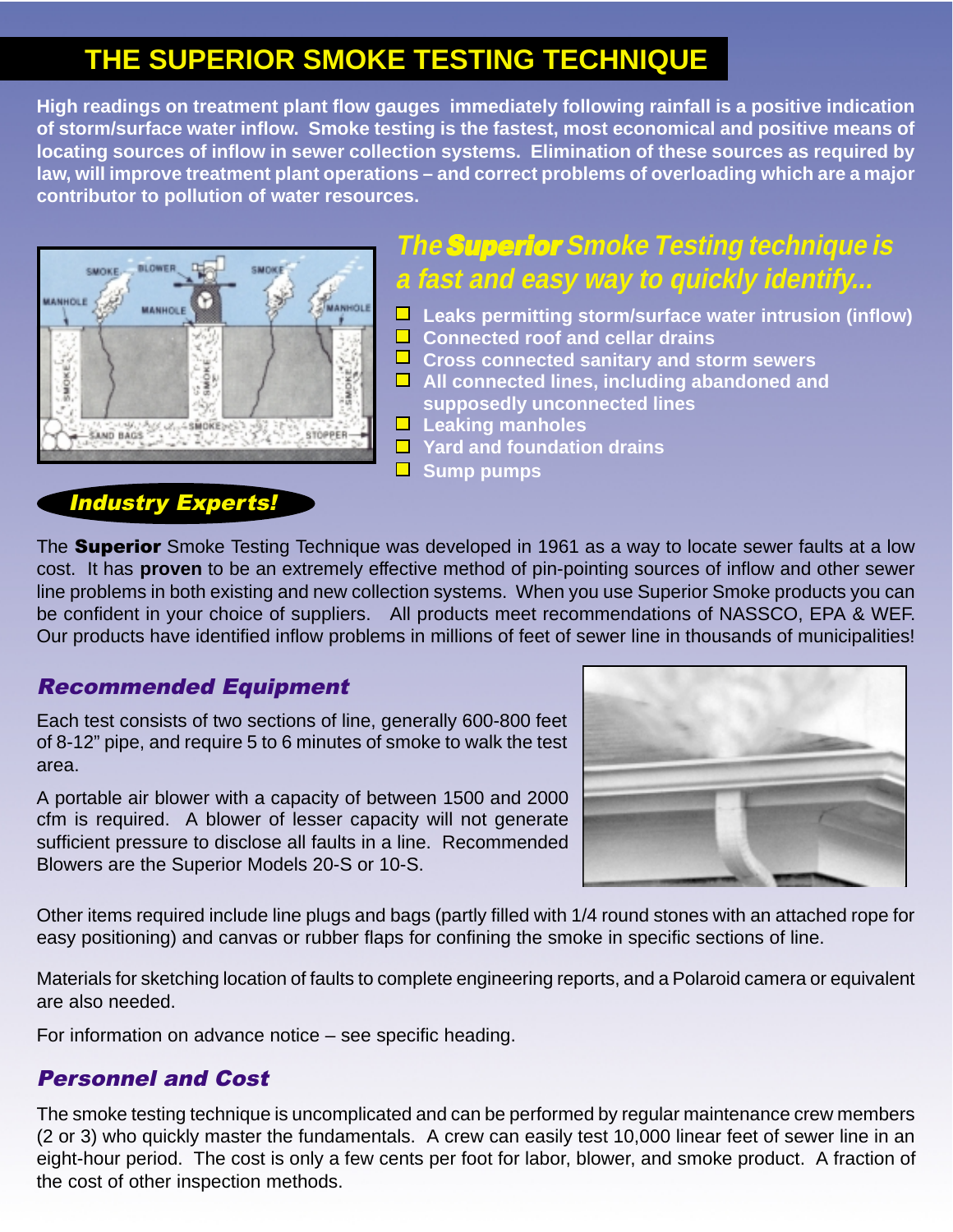# **PROCEDURE**

**As illustrated on the previous page, usually two sections of line (600-800 ft.) are tested simultaneously, with the smoke being introduced through a centrally located manhole. Blocking the far side of the upstream and downstream manholes is only necessary when isolating a section of line. The smoke under pressure will quickly fill the main plus all connected lines, and follow the path of least resistance. It will flow through all openings to the surface, revealing the location of the faults. Invariably, the fault will be found at the site or within a few feet of it. Only enough pressure to sufficiently overcome atmospheric pressure is required.**

**Smoke tests are effective regardless of surface, type of soil, or depth, provided openings exist for the smoke to follow. For example, it is not uncommon to see smoke exiting from cracks in paved surfaces, showing points of surface water entry.**

**Best results are obtained on dry days when water is not leaking into the line. (Other methods may overlook many sources of inflow, unless the passing camera picks up water actually leaking into the line).**

**The blower should not be started over the manhole because of the possibility of igniting flammable vapors in the line. The blower should be started first and then placed over the manhole. In less than a minute, smoke will be issuing from the roof vents of buildings connected to the line. If plugs are being used, do not tighten them before the smoke has fully penetrated the line, otherwise trapped air may prevent complete penetration.**

**The crew should check building, grounds and streets for telltale signs of smoke. Smoke immediately backing up into the blower indicates a line blockage. If this should occur, testing should be discontinued until the line has been cleared. Smoke issuing from the ground, pavement, yards, roof drains, etc., shows sources of inflow. Record for future repair.**

## **Advance Notice**

Press releases to the news media (newspapers, radio and TV) will generate much public good will and support for a program that will improve the local sewerage system, and assure compliance with EPA regulations. Such releases should outline the place, as well as the problems that will be solved by having the smoke testing done.

Local fire and police departments should be advised daily of the areas being tested, on a street to street basis. Personnel handling telephone inquiries should be acquainted with the purposes of the smoke testing program, and be prepared to advise against unnecessary exposure to the smoke.

Proper advance notices are necessary and the responsibility of the agency or contractor performing the tests. Door to door notification within 24 hours before the tests is recommended. This prevents unethical occupants from covering up illegal drains, sump pumps, etc. before the tests. While giving advance notice discrete neighborhood inquiries can identify persons suffering

### To Whom It May Concern:

Please be informed that the Sewer Operating Committee will be testing lines in this area on (insert date) by the use of smoke. The smoke should not enter the premises unless a leak is present.

The presence of smoke in your house should be reported immediately to the personnel conducting the tests, or by calling (insert telephone number).

Avoid unnecessary exposure to the smoke. The smoke is relatively harmless but may be irritating to nasal passages. Any smoke irritation will be temporary and should quickly disappear after exposure has ceased. Persons with heart and respiratory ailments should leave the house during the test. House pets will react in a manner similar to a prudent person and leave the smokey area. If an exit is not available, be sure pets are provided with proper ventilation.

To minimize the chance of smoke entering your house, please pour water into all drains including floor drains prior to the date of the test.

Signed \_

from heart and/or lung diseases, such as emphysema, who should never be exposed to any smoke, including Superior. Individuals with respiratory problems should be removed from the premises prior to the tests. Others, such as house confined invalids, sleeping shift workers and locked in animals should be identified and evacuated before the test.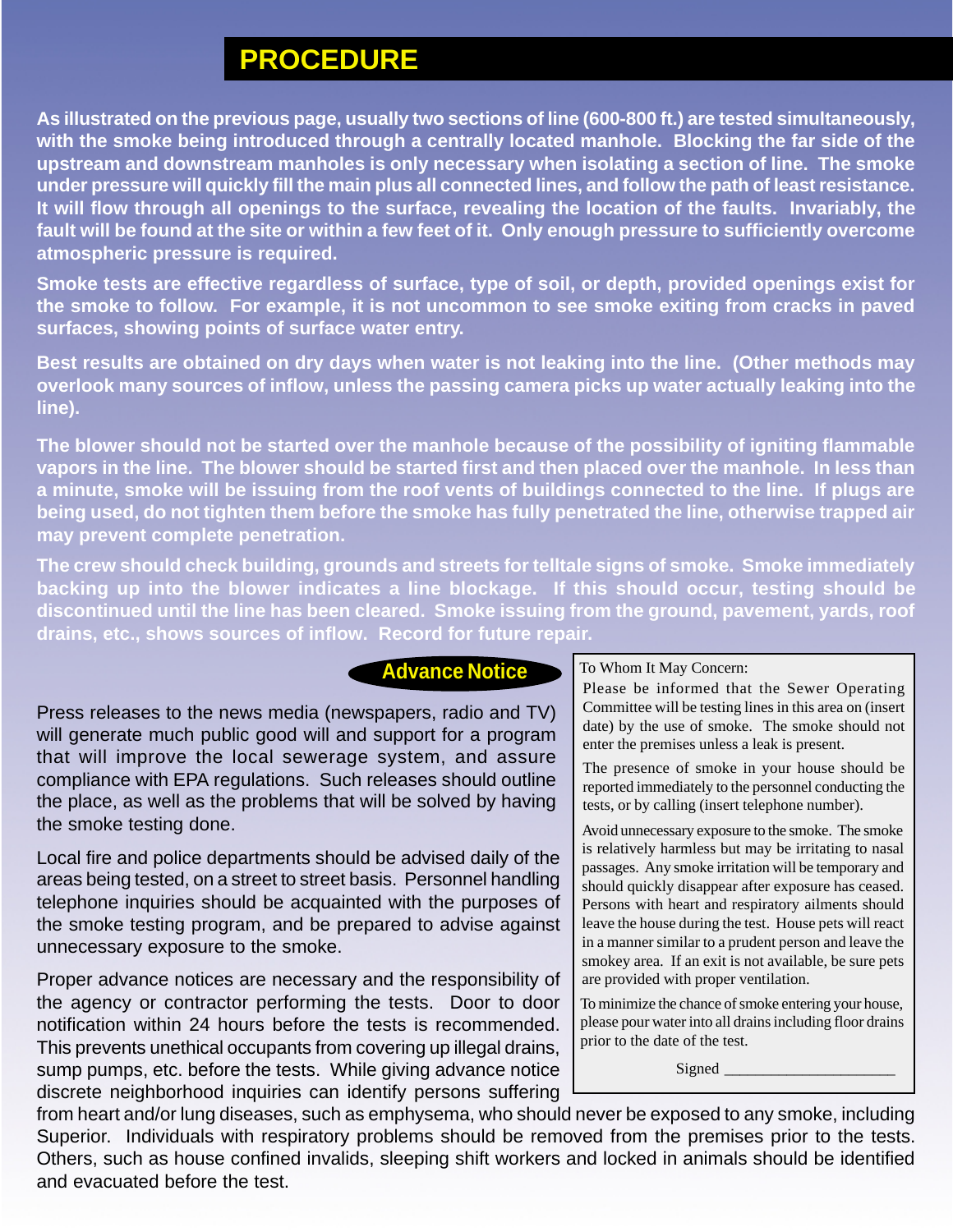# **CLASSIC SUPERIOR SMOKE**

**Classic Superior Smoke Candles quickly produce clean efficient smoke which varies in color from white to gray depending upon density and lighting. Superior Smoke items contain no explosive materials and offer a T.O.P. (total obscuring power) of 2100. T.O.P. is the scientific method of determining the quantity of smoke generated by a given unit of smoke composition. By comparison crude oil has a T.O.P. of 200.**

**Smoke is created by a chemical reaction where the visible portion is mostly atmospheric moisture. Due to its high visibility, classic smoke simply provides the best results when testing sewers.**



- **Capable of being blown and seen 1000's of feet away.**
- **Optical density (obscuration) 10 times that of burning oil.**
- **Most consistent smoke; Same quality from beginning of test to end.**
- **Field adjustable cfm/static pressure option.**
- **Doesn't contain engine exhaust, and won't get wet.**
- **Works with most any blower.**
- **Meets recommendations of WEF, EPA, and NASSCO.**



### **Sealpac Containers**

Superior Smoke #'s 1A, 2B, 3C, and W3C can also be packaged in these unique resealable containers which protect them from exceptionally hot and humid climates.

### Versatile! Combine different items for a variety of test section lengths.

Connect two #W3C's in tandem for a 6 minute burn time, or one #W3C and one #2B for four minutes. Choose the item, or combination that's just right for the job at hand. As a guideline use two consecutive #3C for each test lasting 5 to 6 minutes; generally two sections line, 600 to 800 feet of 8" to 12" pipe.

### 1 Year Warranty; Gauranteed to Work!

All Superior classic smoke candles are warranted for 1 year, and are guaranteed to work within this time period. If an item should fail, simply return for free replacement. Items have been known to work several years after date of manufacture when stored cool and dry.

| All classic Superior Smoke generators are packaged and sold per dozen.                             |                        |                   |                       |                        |  |
|----------------------------------------------------------------------------------------------------|------------------------|-------------------|-----------------------|------------------------|--|
| <b>ITEM#</b>                                                                                       | <b>GENERATING TIME</b> | <b>VOLUME</b>     | <b>ITEM SIZE</b>      | <b>SHIPPING WEIGHT</b> |  |
| #1 $A$                                                                                             | 30 Seconds             | 4000 cubic feet   | 1 $1/2$ " x 1 $1/2$ " | $2$ lbs. $/$ doz.      |  |
| #2B                                                                                                | 60 Seconds             | 8000 cubic feet   | 1 $1/2$ " x $2$ "     | $2$ lbs. $/$ doz.      |  |
| #3C                                                                                                | 3 Minutes              | 40,000 cubic feet | $11/2" \times 6"$     | $6$ lbs. $/$ doz.      |  |
| #W3C                                                                                               | 3 Minutes*             | 40,000 cubic feet | 1 $1/2$ " x 6"        | $6$ lbs. $/$ doz.      |  |
| *Note: Item #W3C is double wicked, furnished with quick clips for extending smoke generating time. |                        |                   |                       |                        |  |

**CAUTION: All smoke including Superior can irritate breathing passages without respiratory protection.**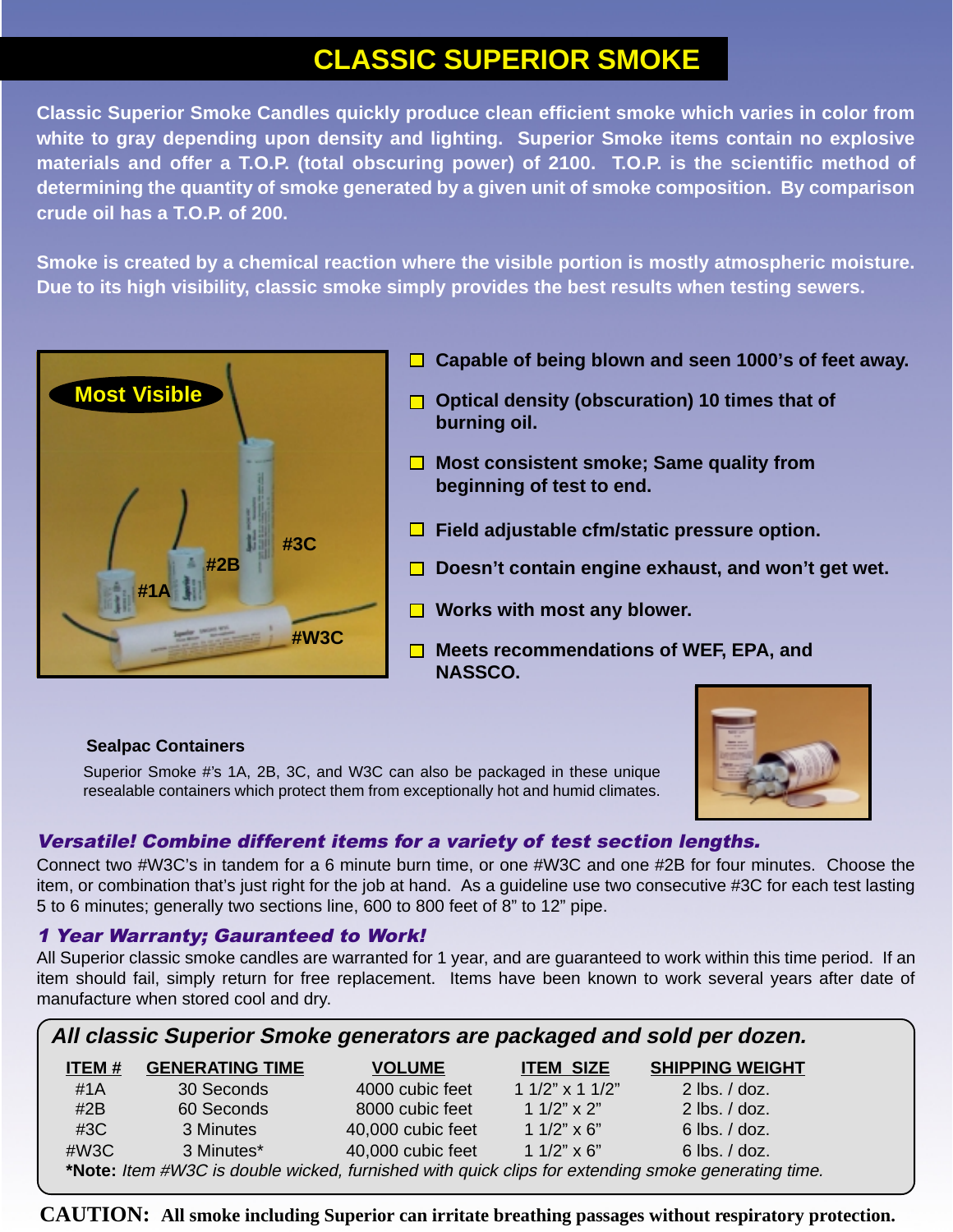# **SUPERIOR SMOKE FLUID SYSTEMS**

**The most common problem associated with liquid based smoke systems has been thin / wet smoke. As cool liquid is introduced into the heating chamber it has a natural tendency to lower the temperature of the system to where efficient smoke production is impossible. Superior Signal Company, world leaders in sewer smoke testing products, has developed a fluid based smoke system engineered to minimize this effect, thus maximizing performance!**

# **Engineered to optimize DRY smoke output!**

- Superior Smoke fluid is injected through a **custom-machined precision orifice** designed to minimize the chances of "overloading" the heating chamber.
- **T** The **unique heating chamber** is much larger than standard muffler type smokers, thus extending the time available for fluid to convert to smoke.
- The heating chamber is **insulated** to retain heat and maximize smoke production.
- $\Box$  Precision valve provides maximum control.
- $\Box$  Field adjustable cfm/static pressure option.
- **□** Meets recommendations of WEF, EPA, and NASSCO.

### **Only from Superior Signal; your partner in Smoke Testing for over 40 years!**

# **The Fluid**

Superior Smoke Fluid is **inexpensive**, **easy to use**, and is as **safe and clean as it gets**. Available in single 1 gallon containers, a 5 gal. container, or in 55 gallon drums. Also works in competitive propeller driven systems.

**Specifications All Blowers are single unit sturdy metal construction with carrying handles and 27 1/2 in. custom fiberglass base.**

**Carrying Weight**

### **Model Power Standard Capacity**

 10-L Briggs & Stratton 3.5 hp Gasoline 75 lbs. 1800 CFM @ 1.7 static pressure**\*** 20-L Briggs & Stratton 3.5 hp Gasoline 75 lbs. 1800 CFM @ 1.7 static pressure**\* \***Also available as 4200 CFM @ 3.0 static pressure, or 4000 CFM @ 4.0 static pressure.

Model 20-L includes auxiliary outlet with removeable cover, 8' x 8" vinyl duct with draw strings to attach to outlet, and adjustable damper to direct air/smoke through base or auxiliary outlet.

### Sewer Smoke Fluid

**#SL-1** (1 gallon) **#SL-5** (5 gal. container) **#SL-55** (55 gal. drum)

# Fluid Conversion Chamber Kit

**#519** Includes conversion chamber, fluid tank, injector, control valve and tubing. Fits all Superior 10-S and 20-S blowers.

**WARRANTY:** Superior Blowers are warranted to be free of defects in material and workmanship in normal use or service for a period of one year from date of purchase by the original purchaser and will be repaired without cost, if received at Superior Signal Company, 178 West Greystone Road, Spotswood, NJ 08884. Gasoline engines are covered by separate Briggs & Stratton warranty.



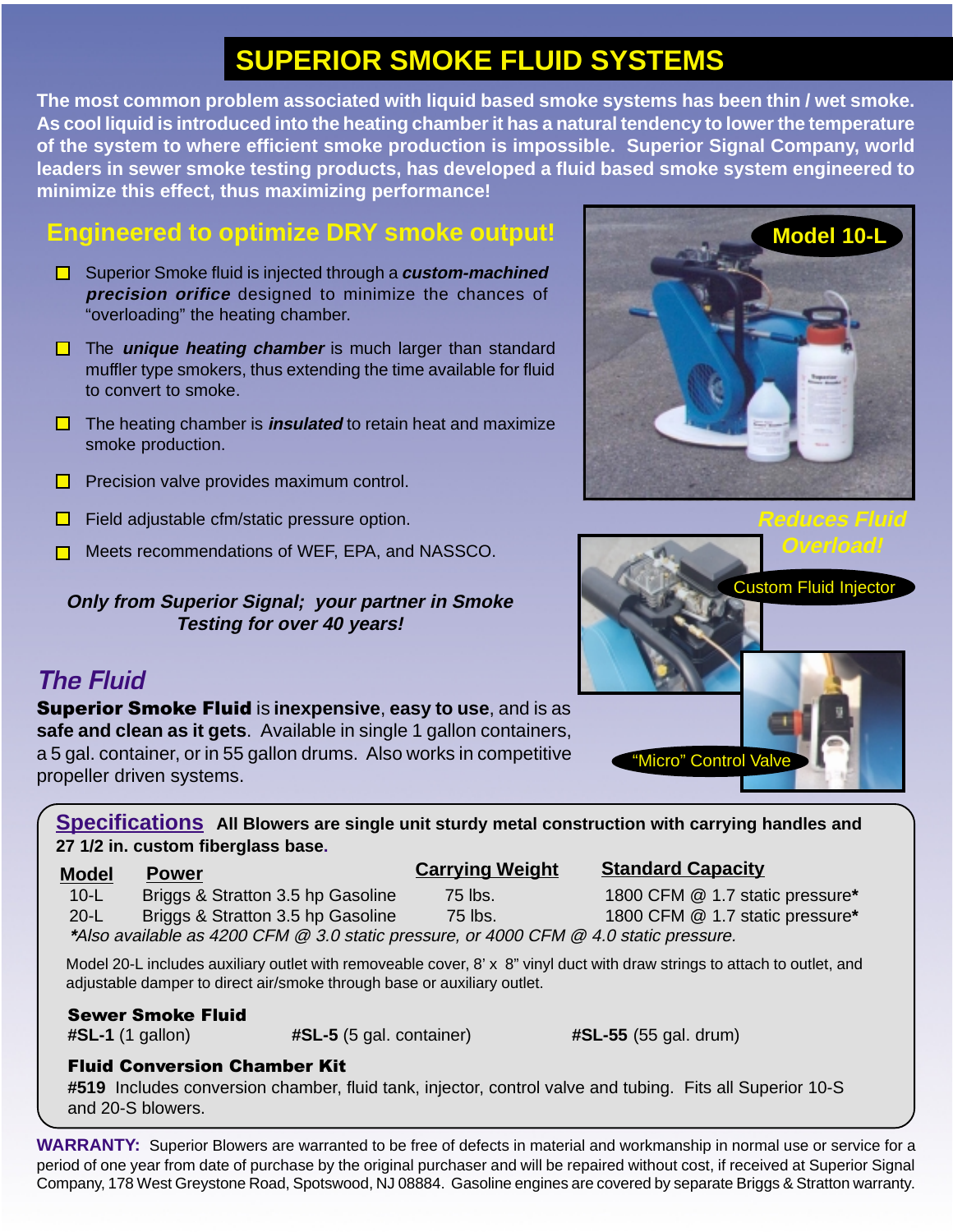**Superior Model 30-S/L Blowers** For powerful smoke testing, the 30-S/L offers the high quality and performance you've come to expect from Superior Signal. Powerful 5.0 hp Briggs & Stratton Engine Cast aluminum base and blower wheel housing for ultra-durability Thick neoprene gasket reduces vibration, and helps seal on manhole Liquid smoking chamber is engineered & insulated to optimize dry smoke output. Holder for smoke candles (optional on 30-L) Micro-control valve regulates fluid flow, reduces chance of wet smoke Fluid injector with precision orifice, reduces chance of wet smoke Model 30-**S**; Uses Classic Smoke Candles Only Model 30-**L**; Uses Classic or Liquid Smoke 10 Blade fan increases performance by 35% **Carrying** handle for ease in transport. NEW **Model:** 30-S / 30-L (Shown) **Output: 4,300 cfm Power:** 5 hp Briggs & Stratton Gasoline Engine **Carrying Weight:** 65 lbs. **Construction:** Low profile design, Cast Aluminum **Fan Type:** 10 blade propeller **Base diameter:** 30 inches **Liquid Conversion Kit #520;** Quickly converts Superior model 30-S or similar blower to fluid smoker. Kit contains... **Fluid conversion chamber** ■ Custom injector  $\blacksquare$  Fluid tank Control valve ■ All necessary hardware **Specifications Additional Uses:** Line Stringing, Ventilation

> **Superior Signal** Company, Inc. 1-800-945-TEST www.SuperiorSignal.com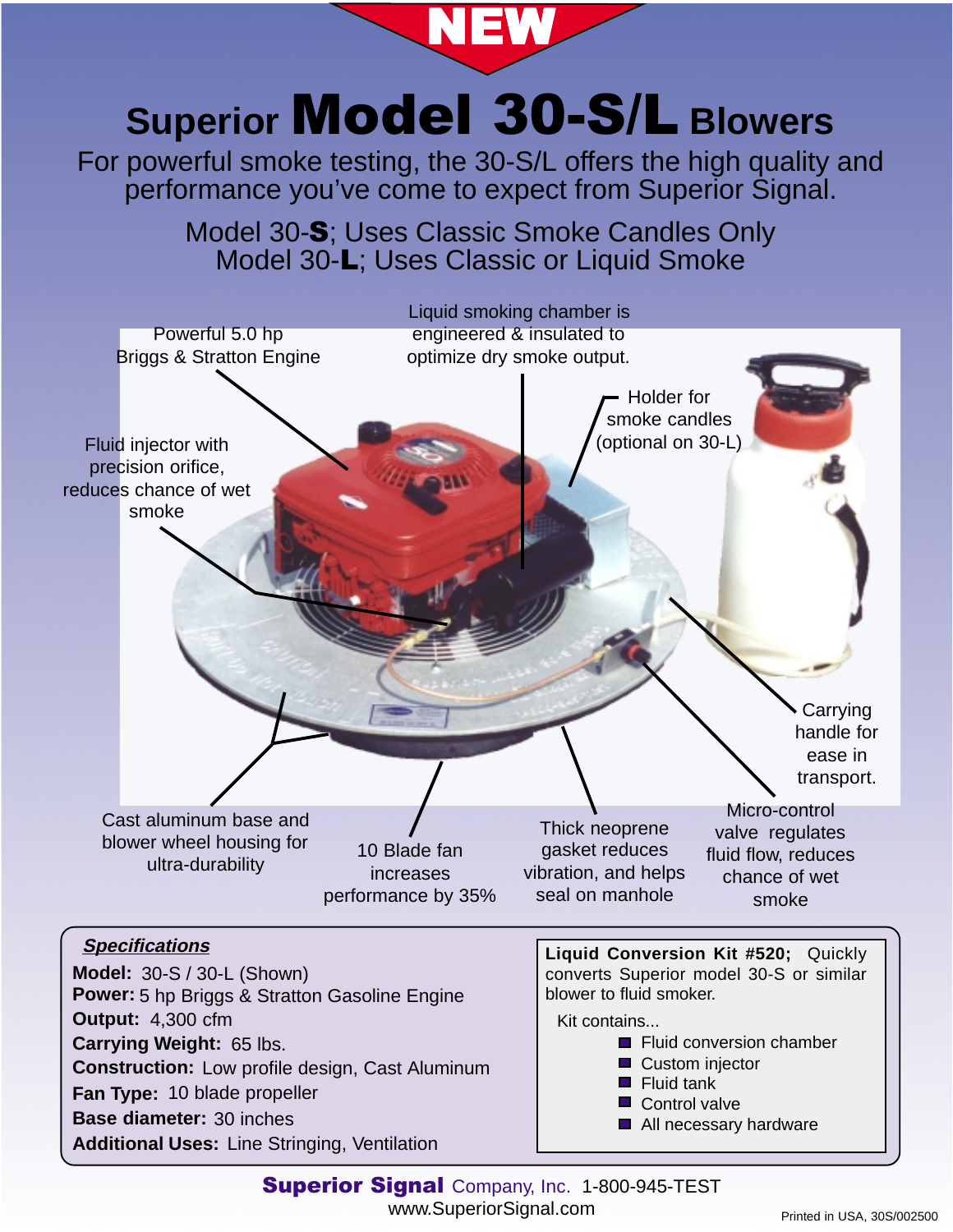# **SUPERIOR AIR/SMOKE BLOWERS**

**Superior air/smoke blowers are engineered for efficient and economical smoke testing of sewer lines to detect sources of inflow and leaks. Also for fast ventilation of sewerage collection systems and closed areas.**

**Manufactured in two models powered by dependable 3.5hp Briggs & Stratton gasoline engines. Both are single unit sturdy metal construction complete with carrying handles for easy handling, beltguard and 27 1/2" custom fiberglass base, eliminating need for separate manhole cover.**

**Model 10-S Standard equipment as detailed above. Model 20-S Standard equipment plus**:

**■ Auxiliary outlet with removable cover.** 

■ 8' x 8" vinyl duct with draw strings to attach to outlet.

**Adjustable damper to direct air/smoke through base into manhole or auxiliary outlet.**

# **Specifications**

| 1800 CFM @ 1.7 static pressure*                                                       |  |  |  |  |
|---------------------------------------------------------------------------------------|--|--|--|--|
|                                                                                       |  |  |  |  |
| 1800 CFM @ 1.7 static pressure*                                                       |  |  |  |  |
| *Also available as 4200 CFM @ 3.0 static pressure, or 4000 CFM @ 4.0 static pressure. |  |  |  |  |
| 180 CFM @ 1.3 static pressure                                                         |  |  |  |  |
|                                                                                       |  |  |  |  |

# **Pulley Kits provide a variety of CFM and Static Pressure Options**

Superior Signal's Alternate Pulley Kit, is available for all new and existing 10-S/L and 20-S/L smoke blowers. Simple installation of matched sets of pulleys and belts can be easily interchanged to provide a variety of performance options.

# **PERFORMANCE COMPARISON**



### **Pulley kit (order part # 518) includes...**

• **Pulley # 518-1;** Provides 4000cfm at 4.0 inches static pressure.

**Model 20-S**

- **Pulley # 518-2;** Provides 4200cfm at 3.0 inches static pressure.
- Belts, carrying case and installation instructions.

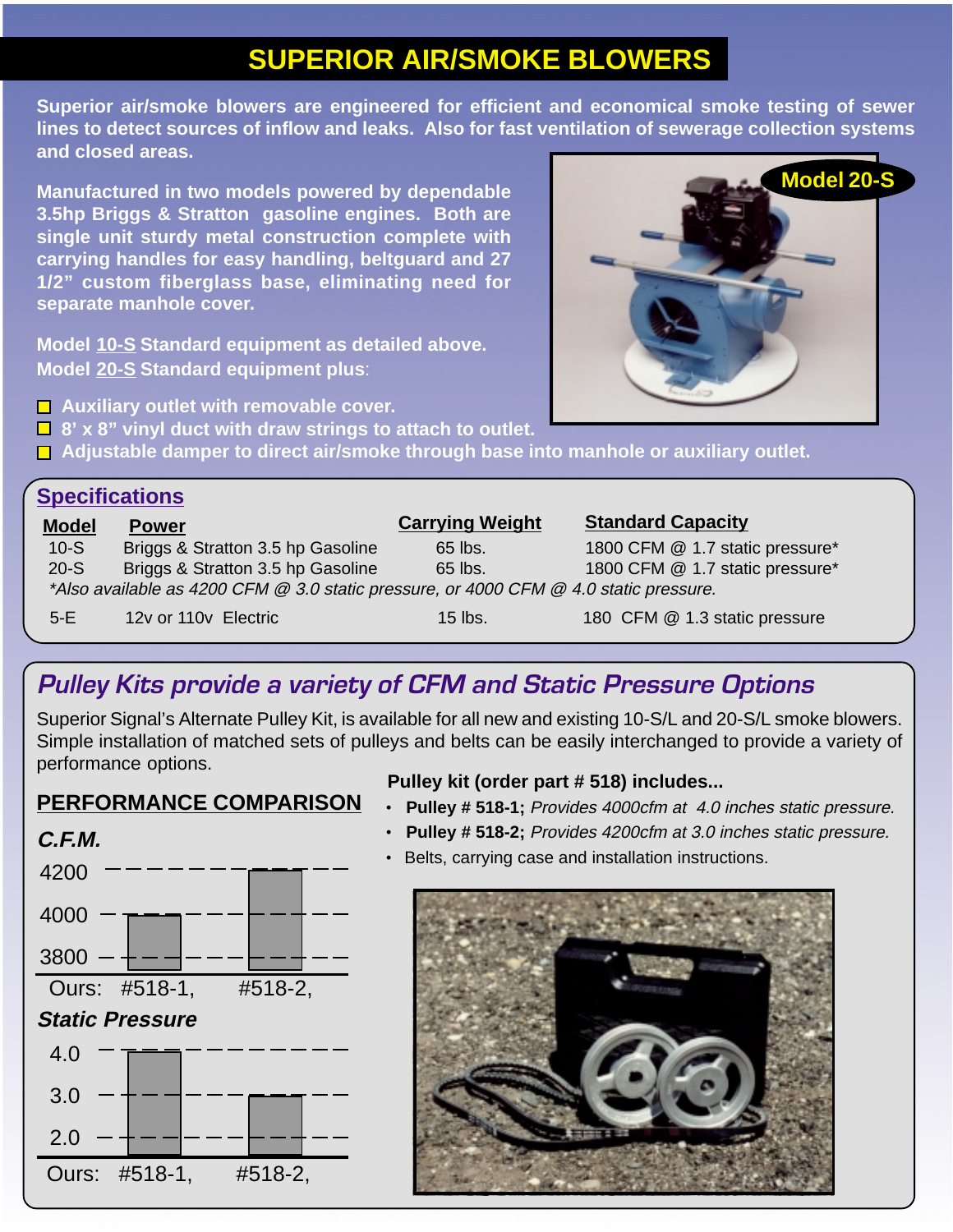# **LATERALS AND HOUSE PLUMBING**

**Many inspectors and contractors prefer to test with smoke rather than use time-consuming water or air pressure tests. Consequently, smoke tests before acceptance are specified in many state and local plumbing codes. Smoke tests will reveal:**

- **1. Leaks that permit surface water inflow**
- **2. Drains of all types, including roof, cellar and yard drains that are connected to house lines and discharging into collection systems.**
- **3. Poorly soldered or fitted joints and leaky seals, which may allow water damage or noxious gases to leak indoors.**
- **4. Rodent passages into line.**

### Required Equipment

- **1. 2-3 Superior Smoke No. 2B (one minute)**
- **2. Superior Electric Blower Model 5-E/12-Volt D.C. battery powered or 110-Volt A.C.**
- **3. Pneumatic sewer plug or rubber balloon for sealing off house connections from main lines (optional)**
- **4. Vent cap with open center hole to restrict the flow of air and smoke (optional)**

It is not absolutely necessary to have the house line blocked off from the main, but doing so will increase test efficiency. In most cases there is a clean-out opening through which a plug or balloon can be inserted between the opening and main, and then inflated. A length of windshield hose or similar type tubing can be attached to the balloon to facilitate inflation. Vents can be partially blocked allowing the air/ smoke mixture to flow throughout the plumbing system.

When you are sure the building is unoccupied, connect the blower to the line and start introducing the smoke through the intake side of the blower.

### **Model 5-E Electric Powered**

Electric blower with flexible 8' x 4"hose. 180 CFM capacity. Available 12 volt or 110V. For testing house lines.



Check the interior of the house for smoke. Any smoke should be quickly ventilated by opening doors and windows. Notations should be made of leak locations. Next the yard should be checked for smoke and the location of any smoke marked for later correction of faults.

All buildings connected to the lines being tested should be checked for smoke. Points of entry for the smoke should be located. If entry to the buildings is not possible once smoke is discovered, it is advisable to return later to determine the point of entry.